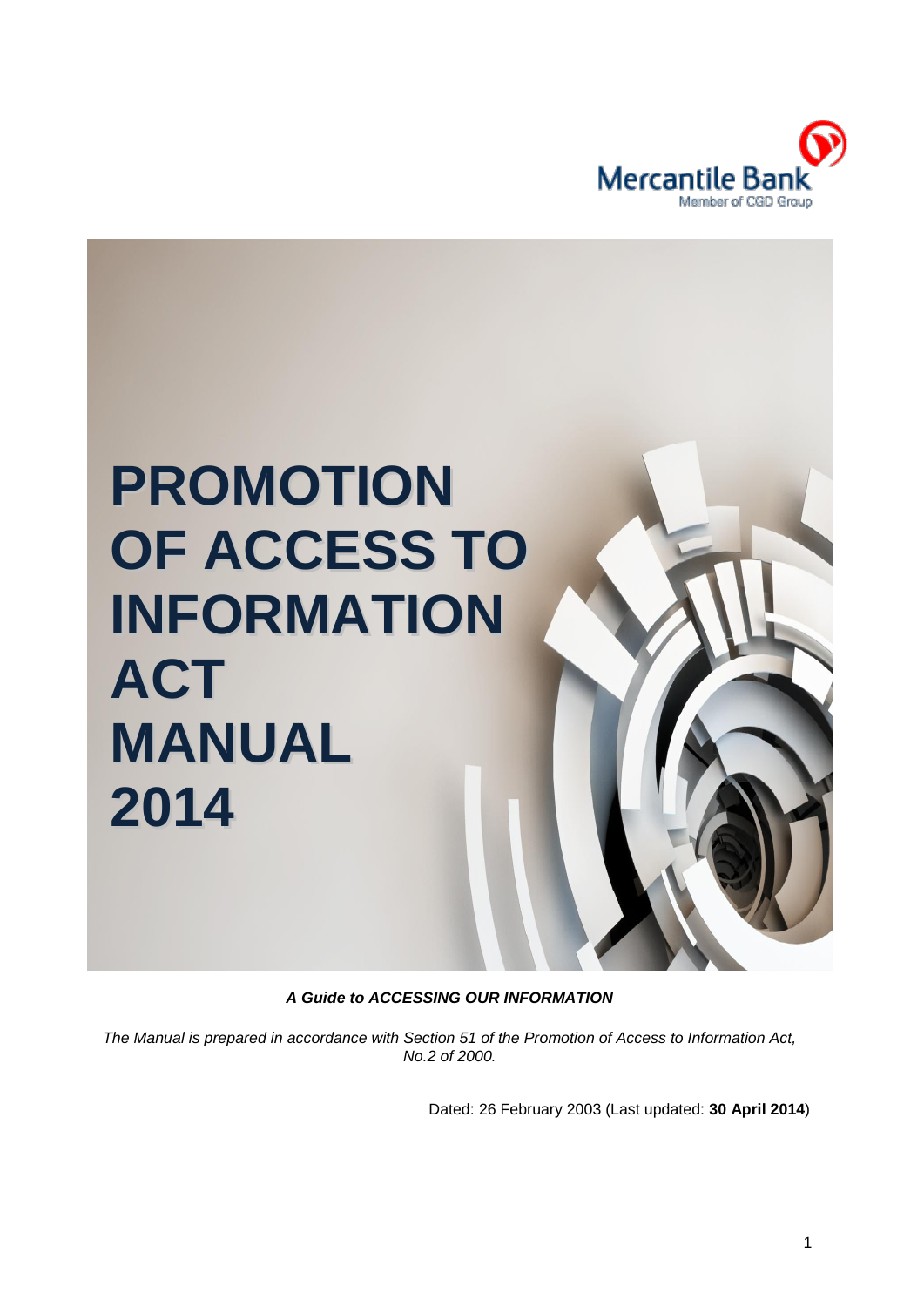# **ACCESSING OF INFORMATION**

# **TABLE OF CONTENTS**

| Preamble                                                             | $\mathbf{3}$ |
|----------------------------------------------------------------------|--------------|
| Purpose of the manual                                                | 3            |
| Part I Contact details                                               | 4            |
| Part II The official guide                                           | 4            |
| Part III Records of Mercantile Bank Limited                          | 5            |
| Part IV Grounds for refusal of access to records                     | 6            |
| Part V Remedies available when MBL refuses a request for information | 7            |
| Part VI Request procedure                                            | 7            |
| Part VII Access to records held by MBL                               | 8            |
| Part VIII Fees                                                       | 8            |
| Part IX Decision                                                     | 9            |
| Part X Information available in terms of other legislation           | 9            |
| Part XI Availability of the manual                                   | 9            |
| Appendix "1"                                                         | 10           |
| Appendix "2"                                                         | 14           |
| Appendix "3"                                                         | 16           |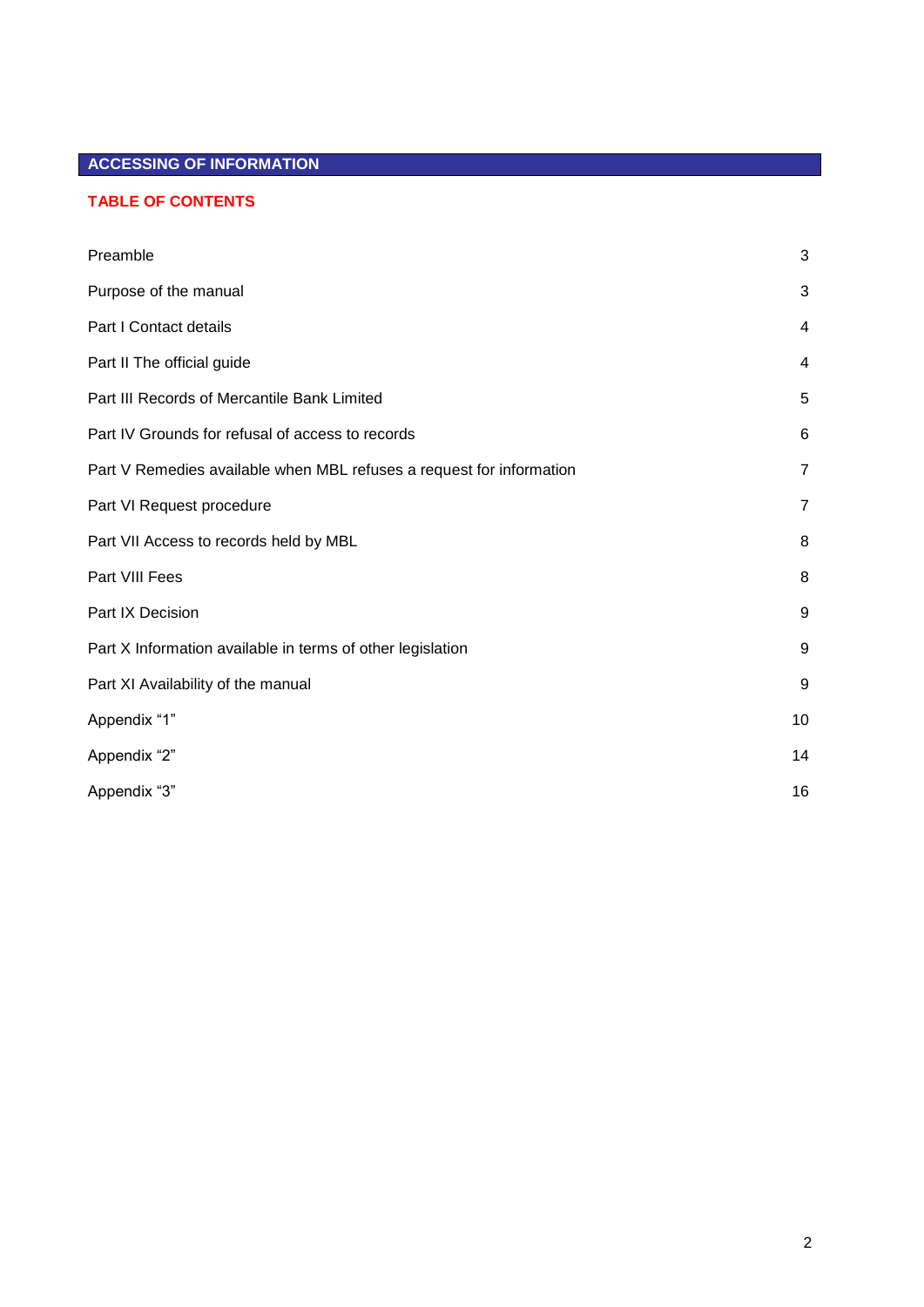#### **PROMOTION OF ACCESS TO INFORMATION ACT MANUAL - 2014**

# **PREAMBLE**

The Promotion of Access to Information Act No. 2 of 2000, ("the Act") came into operation on 23 November 2001. Section 51 of this Act requires that we as a private body compile a manual giving information to the public regarding the procedure to be followed in requesting information from us for the purpose of exercising or protecting rights.

### **PURPOSE OF THE MANUAL**

This manual is intended to foster a culture of transparency and accountability within the Banking Industry as a whole, by giving effect to the right to information that is required for the exercise or protection of any right and to ensure that members of the public have effective access to information in our possession which will assist them in the exercise and protection of their rights.

Section 9 of the Act however recognises that such right to access to information cannot be unlimited and should be subject to justifiable limitations, including, but not limited to:

- Limitations aimed at the reasonable protection of privacy;
- Commercial confidentiality; and
- **Effective, efficient and good governance;**

and in a manner which balances that right with any other rights, including such rights contained in the Bill of Rights in the Constitution.

Inside these pages a member of the public will be able to view the categories of information which we possess. He/she will also be shown the correct procedure to follow should he/she require access to any of this information.

A copy of this manual is also available on our website **[\(www.mercantile.co.za\)](http://www.mercantile.co.za)/)**.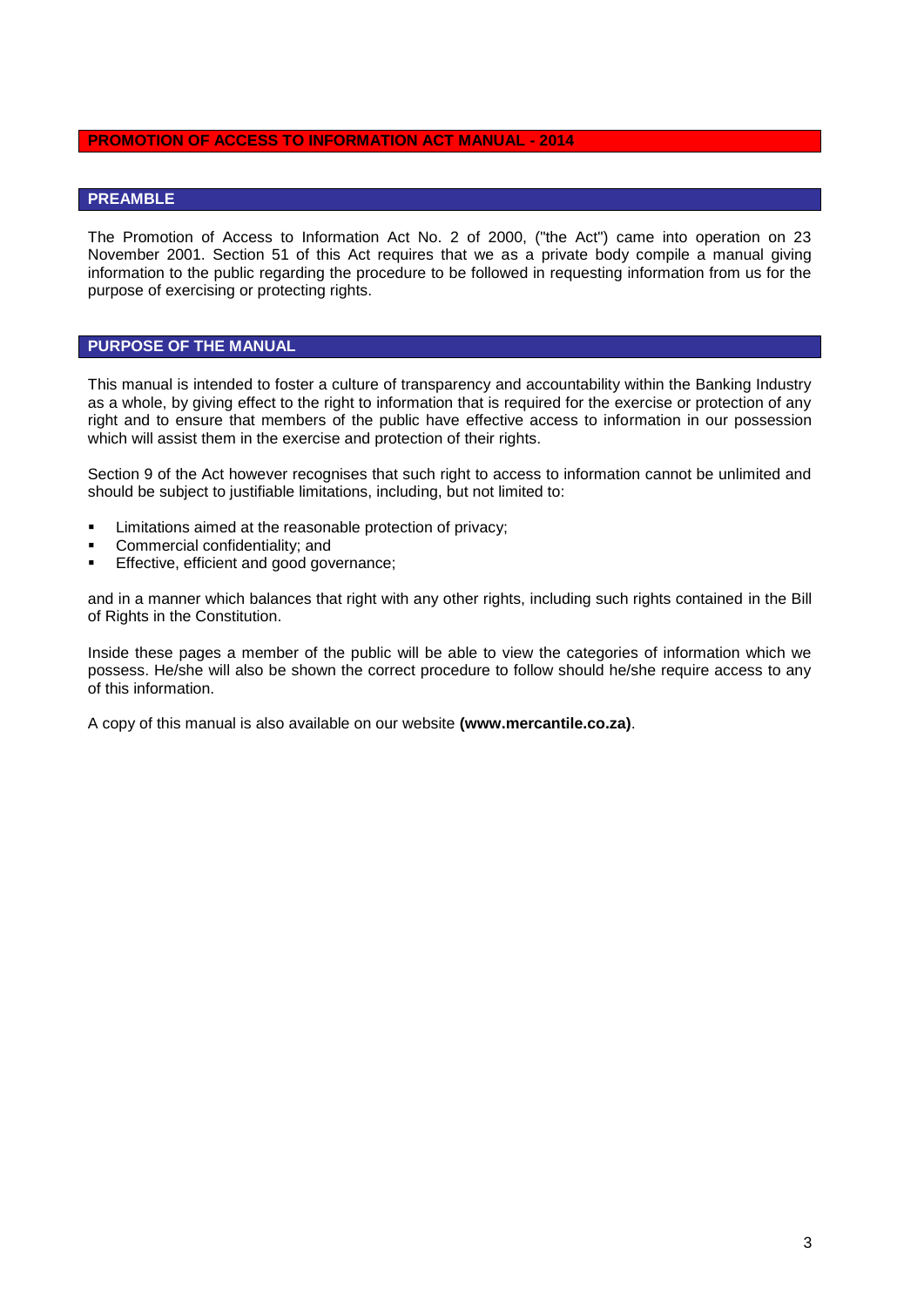# **PART I CONTACT DETAILS**

# **INFORMATION REQUIRED IN TERMS OF SECTION 51(1)(a) OF THE ACT**

Physical Address: 142 West Street,

Head of Private Body:<br>
Telephone: (011) 302-0300 Telephone: (011) 302-0300<br>
Facsimile: (011) 302-0700 Website: [www.mercantile.co.za](http://www.mercantile.co.za/)

Designated Information Officer:<br>Postal Address: Rivan Patel Postal Address:<br>Rivan P O Box 7826

Physical Address: 5th Floor,

Designated Deputy Information Officer: Heidi Stoffberg<br>Postal Address: P O Box 78269

Name of Private Body: Name of Private Body: Sandown, Sandton, 2196, South Africa Postal Address: Postal Address: PO Box 782699, Sandton, 2146

 $(011)$  302-0700

P O Box 782699. Sandton, 2146 Mercantile Bank, 142 West Street, Sandown, 2196 Telephone: (011) 302-0426 Facsimile: (011) 302-0745<br>E-mail: (011) 202-0745 rpatel@mercantile.co.za

P O Box 782699, Sandton, 2146 Physical Address: The Physical Address: 5th Floor, Mercantile Bank, 142 West Street, Sandown, 2196 Telephone: (011) 302-0554 Facsimile: (011) 302-0745<br>E-mail: the state of the state of the state of the state of the state of the state of the state of the state o hstoffberg@mercantile.co.za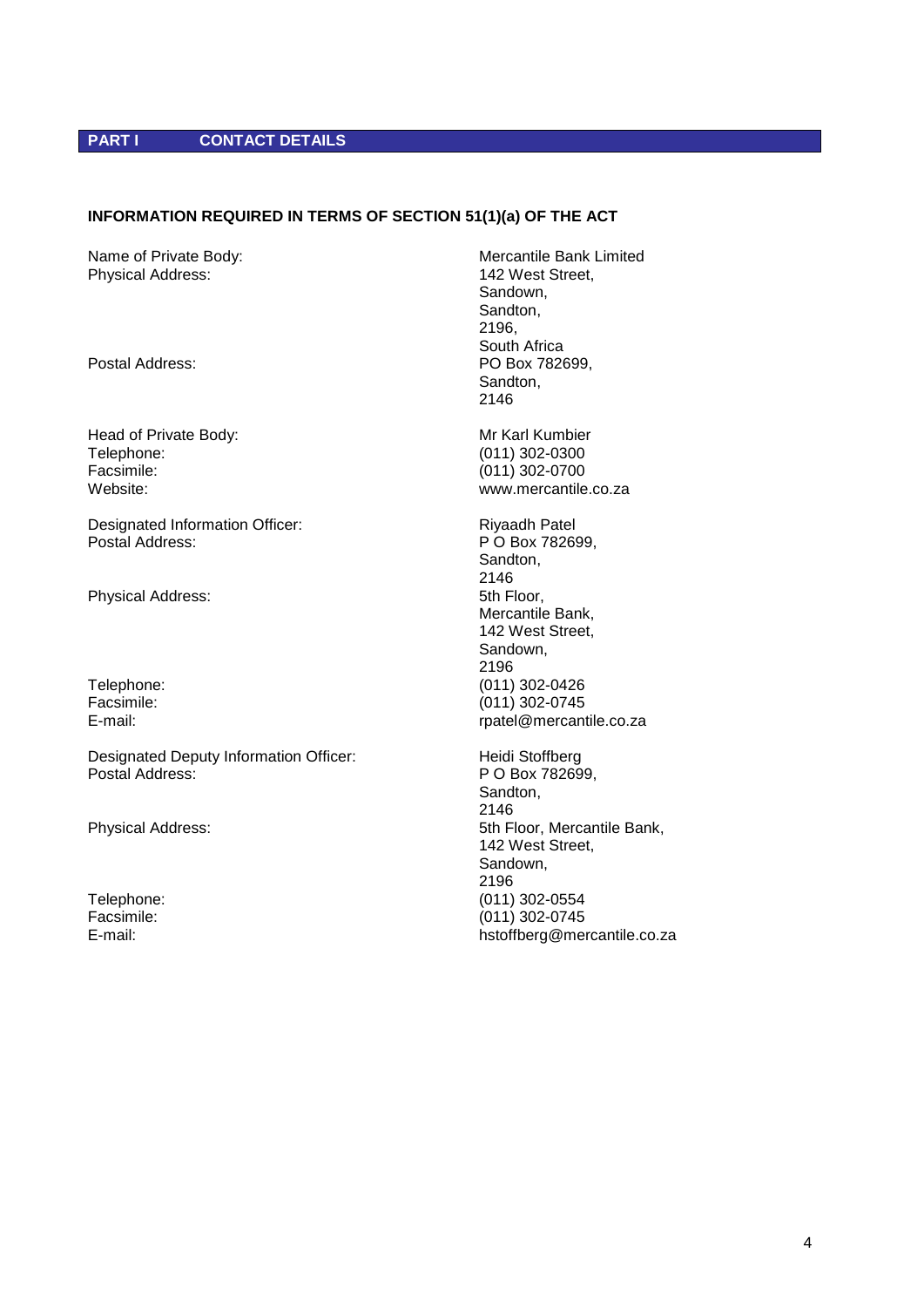### **PART II THE OFFICIAL GUIDE**

# **INFORMATION REQUIRED IN TERMS OF SECTION 51(1)(b) – (DESCRIPTION OF GUIDE REFERRED TO IN SECTION 10 OF THE ACT):**

The South African Human Rights Commission (hereinafter referred to as "the SAHRC") has compiled a guide. It contains information which would be reasonably required of any person wishing to exercise any right set out in the Act. The guide is available in all of the official languages.

The guide is available for inspection at the offices of the SAHRC at:

33 Hoofd Street **Private Bag 2700** Braampark Forum 3Houghton Braamfontein Johannesburg Johannesburg

2041

Telephone number: (011) 877-3600

[www.sahrc.org.za](http://www.sahrc.org.za/sahrc_cms/publish/cat_index_40.shtml)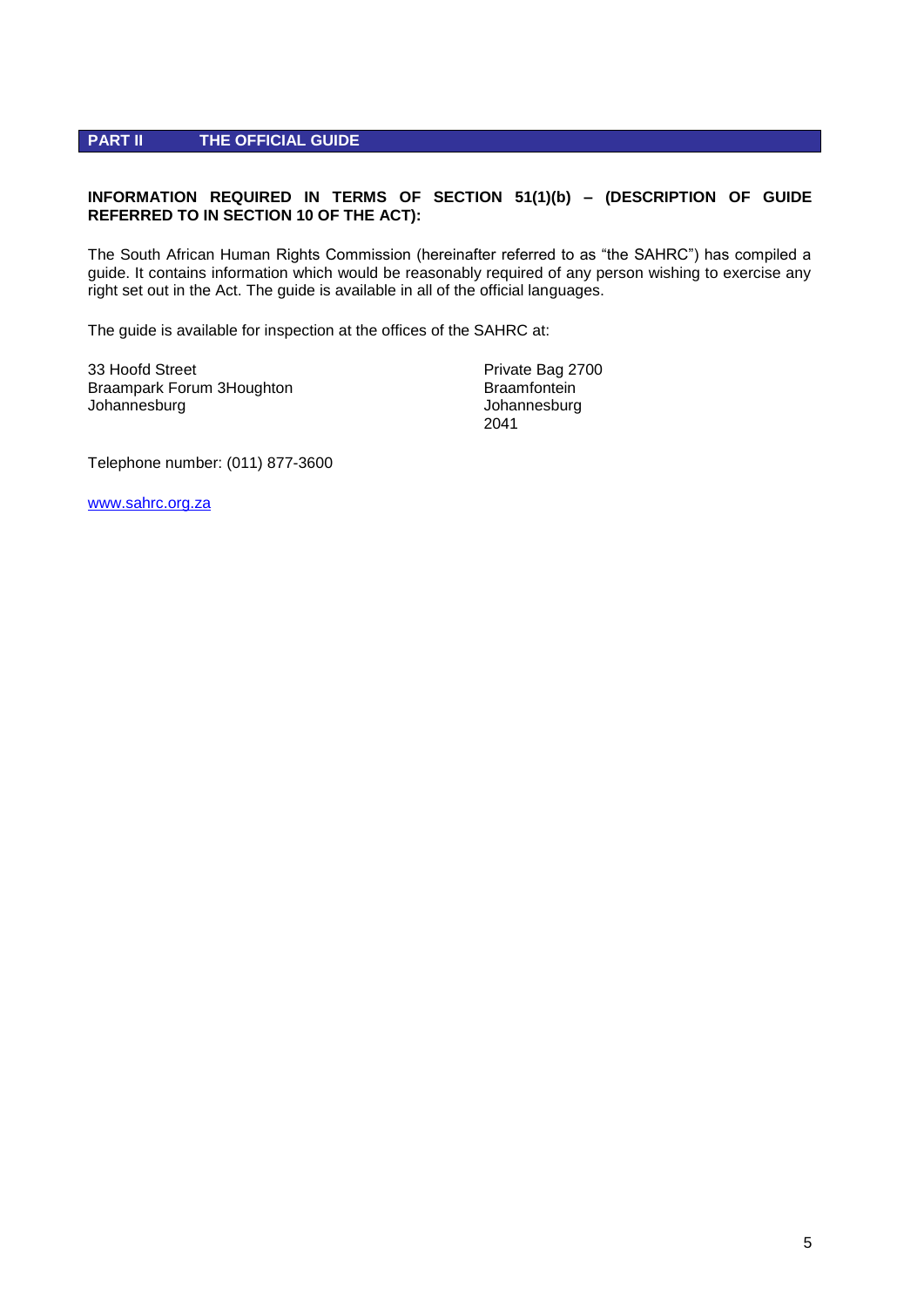# **PART III RECORDS OF MERCANTILE BANK LIMITED**

This section serves as a reference to the records that Mercantile Bank Limited ("MBL") holds in order to facilitate a request in terms of the Act.

It is recorded that the accessibility of the documents listed below, may be subject to the grounds of refusal set out hereinafter.

The information is classified and grouped according to records relating to the following subjects and categories:

#### **3.1. PERSONNEL RECORDS**

*"Personnel"* refers to any person who works for, or provides services to or on behalf of MBL, and receives or is entitled to receive remuneration and any other person who assists in carrying out or conducting the business of MBL. This includes, without limitation, directors (executive and nonexecutive), all permanent, temporary and part-time staff, as well as contract workers.

- Personal records provided by personnel;
- Records provided by a third party relating to personnel;
- Conditions of employment and other personnel-related contractual and quasi-legal records;
- Internal evaluation records and other internal records;
- Correspondence relating to personnel;
- Training schedules and materials.

#### **3.2 CLIENT RELATED RECORDS**

A *"client"* refers to any natural or juristic entity that receives services from MBL.

- 3.2.1 Records provided by a client to a third party acting for or on behalf of MBL;
- 3.2.2 Records provided by a third party;
- 3.2.3 Records generated by or within MBL pertaining to its clients, including transaction records.

#### **3.3 MBL'S RECORDS**

Agreements and contracts; Databases; Financial records; Fixed, movable and intellectual property; Information technology Insurance; Internal correspondence; Internal policies and procedures; Marketing records; Operational records; Product records; Records held by officers of MBL; Statutory records; Taxation; and, Treasury-related records.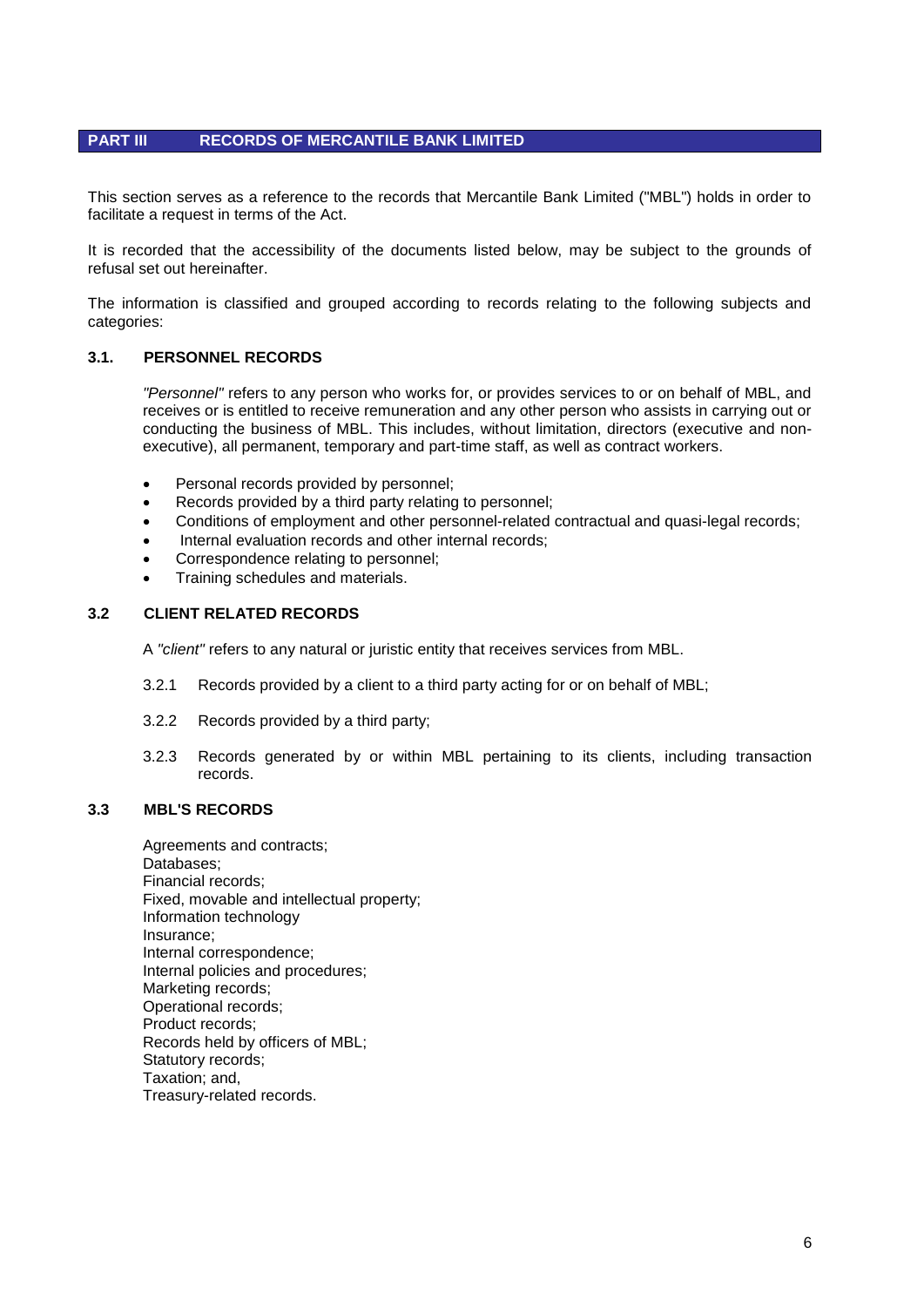#### **3.4 OTHER PARTY RECORDS**

- 3.4.1 Personnel, client or MBL's records that are held by another party, as opposed to the records held by MBL;
- 3.4.2 Records held by MBL pertaining to other parties, including without limitation, financial records, correspondence, contractual records, records provided by the other party, and records third parties have provided about the contractors/suppliers.

MBL may possess records pertaining to other parties, including without limitation, contractors, suppliers, subsidiary/holding/sister companies, joint venture companies, and service providers. Alternatively, such other parties may possess records that can be said to belong to MBL.

#### **3.5 INFORMATION AUTOMATICALLY AVAILABLE**

The following categories of records are automatically available for inspection, purchase or photocopying. In other words, you do not need to request this information in terms of the Act.

Request forms for these categories of information are also available from our information officer, whose contact details appear in Part I of this manual.

- 1. Newsletters
- 2. Booklets
- 3. Pamphlets/Brochures
- 4. Annual Reports
- 5. Circulars to Shareholders
- 6. Other literature intended for public viewing

#### **PART IV GROUNDS FOR REFUSAL OF ACCESS TO RECORDS**

The main grounds for MBL to refuse a request for information relates to the -

- 4.1 mandatory protection of the privacy of a third party who is a natural person, which would involve the unreasonable disclosure of personal information of that natural person;
- 4.2 mandatory protection of the commercial information of a third party, if the record contains:
	- 4.2.1 trade secrets of that third party;
	- 4.2.2 financial, commercial, scientific or technical information which disclosure could likely cause harm to the financial or commercial interests of that third party;
	- 4.2.3 information disclosed in confidence by a third party to MBL, if the disclosure could put that third party at a disadvantage in negotiations or commercial competition.
- 4.3 Mandatory protection of confidential information of third parties if it is protected in terms of any agreement;
- 4.4 mandatory protection of the safety of individuals and the protection of property;
- 4.5 mandatory protection of records that would be regarded as privileged in legal proceedings;
- 4.6 the commercial activities of MBL, which may include:

4.6.1 trade secrets;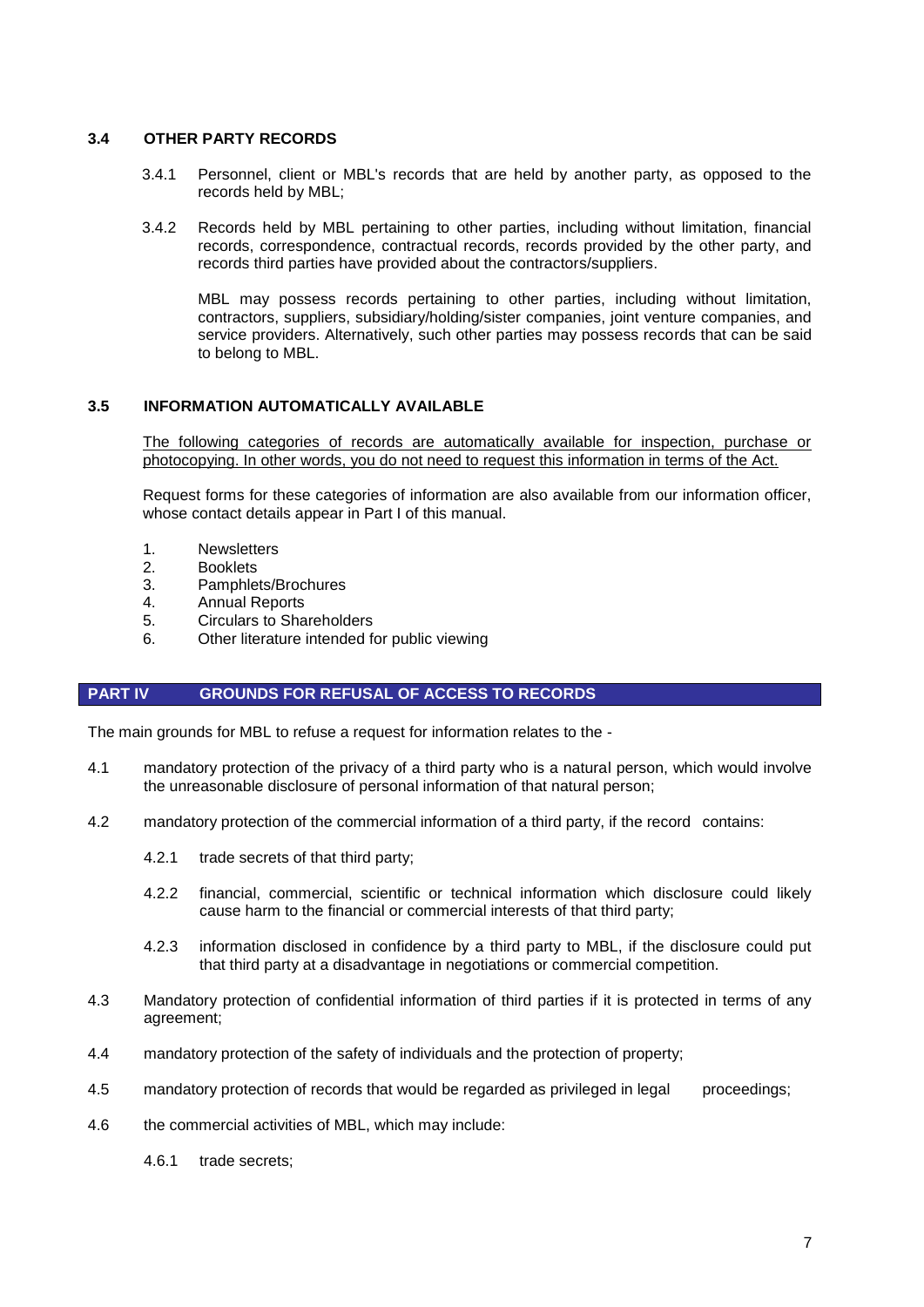- 4.6.2 financial, commercial, scientific or technical information which disclosure could likely cause harm to the financial or commercial interests of MBL;
- 4.6.3 information, which, if disclosed, could put MBL at a disadvantage in negotiations or commercial competition;
- 4.6.4 a computer programme which is owned by MBL, and which is protected by copyright.
- 4.7 The research information of MBL or a third party, if its disclosure would disclose the identity of MBL, the researcher or the subject matter of the research, and would place the research at a serious disadvantage.

Requests for information that are clearly frivolous or vexatious or which involve an unreasonable diversion of resources shall be refused.

# **PART V REMEDIES AVAILABLE WHEN MBL REFUSES A REQUEST FOR INFORMATION**

#### **5.1 INTERNAL REMEDIES**

MBL does not have internal appeal procedures. As such, the decision made by the information officer is final and requesters will have to exercise such external remedies at their disposal if the request for information is refused and the requester is not satisfied with the answer supplied by the information officer.

#### **5.2 EXTERNAL REMEDIES**

A requester that is dissatisfied with the information officer's refusal to disclose information, may within 30 calendar days of notification of the decision, apply to a Court for relief.

Likewise, a third party dissatisfied with the information officer's decision to grant a request for information, may within 30 calendar days of notification of the decision, apply to a Court for relief. For purposes of the Act, the Courts that have jurisdiction over these applications are the Constitutional Court, the High Court or another court of similar status.

#### **PART VI REQUEST PROCEDURE**

- 6.1 The requester must comply with all the procedural requirements contained in the Act relating to the request for access to any of the above categories of information.
- 6.2 The requester must complete the prescribed form in Appendix "1" enclosed herewith, and submit same as well as payment of a request fee and a deposit, if applicable, to the information officer or the designated deputy information officer, at the postal or physical address, facsimile number or electronic mail address as stated in 1.1, 1.2 or 1.3;
- 6.3 The prescribed form which is also available on the South African Human Rights Commission's website [\(www.sahrs.org.za\)](http://www.sahrs.org.za/) and the Department of Justice and Constitutional Development's website [\(www.doj.gov.za\)](http://www.doj.org.za/) must be filled in with enough particularity to at least enable the information officer to identify:
	- 6.3.1 the record or records requested;
	- 6.3.2 the identity of the requester;
	- 6.3.3 which, form of access is required, if the request is granted;
	- 6.3.4 the postal address or facsimile number of the requester.
- 6.4 The requester must state that he/she requires the information in order to exercise or protect a right, and clearly state what the nature of the right is so to be exercised or protected. In addition, the requester must clearly specify why the record is necessary to exercise or protect such a right.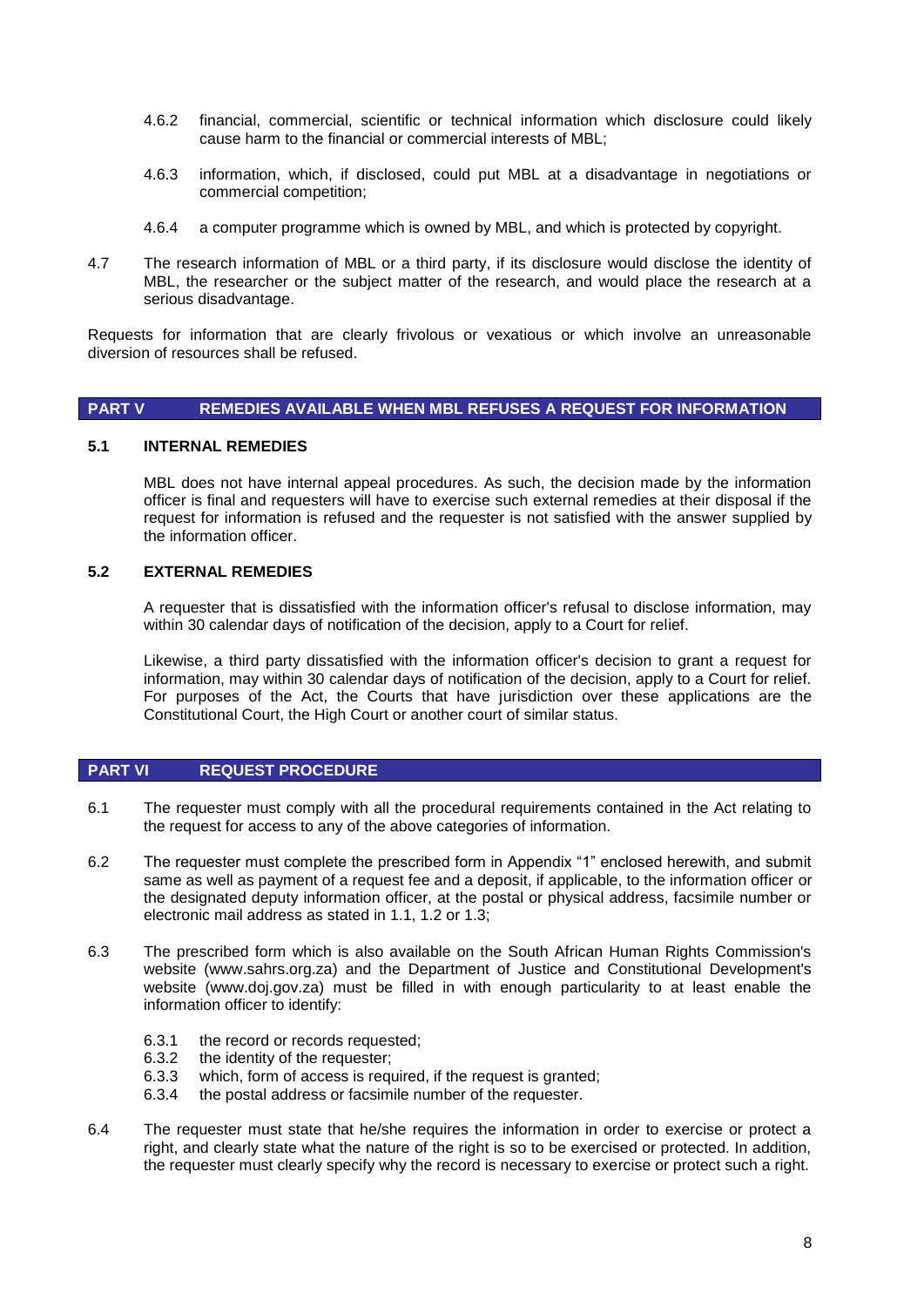- 6.5 MBL will process the request within 30 calendar days unless the requester has stated special reasons which would satisfy the information officer that circumstances dictate that the above time periods not be complied with.
- 6.6 The requester shall be informed in writing whether access was granted or denied. If, in addition, the requester requires the reasons for the decision in any other manner, he/she must state the manner and the particulars so required.
- 6.7 If a request is made on behalf of another person, then the requester must submit proof of the capacity in which the requester is making the request to the reasonable satisfaction of the information officer.
- 6.8 If a requester is unable to complete the prescribed form because of illiteracy or disability, such a person may make the request orally.
- 6.9 The requester must pay the prescribed fee before any further processing can take place.

#### **PART VII ACCESS TO RECORDS HELD BY MBL**

- 7.1 Records held by MBL may be accessed by requests only once the prerequisite requirements for access have been met.
- 7.2 A requester is any person making a request for access to a record of MBL. There are two types of requesters:
	- 7.2.1 PERSONAL REQUESTER
		- 7.2.1.1 A personal requester is a requester who is seeking access to a record containing personal information about the requester.
		- 7.2.1.2 MBL will voluntarily provide the requested information, or give access to any record with regard to the requester's personal information. The prescribed fee for reproduction of the information requested will be charged.
	- 7.2.2 OTHER REQUESTER
		- 7.2.2.1 The requester (other than a personal requester) is entitled to request access to information on third parties. However, MBL is not obliged to voluntarily grant access. The requester must fulfil the prerequisite requirements for access in terms of the Act, including the payment of a request and access fee.

# **PART VIII FEES**

- 8.1 The Act provides for two types of fees, namely:
	- 8.1.1 a request fee, which will be a standard fee; and
	- 8.1.2 an access fee which must be calculated by taking into account reproduction costs, search and preparation time and cost, as well as postal costs.
- 8.2 When the request is received by the information officer, such officer shall by notice require the requester, other than a personal requester, to pay the prescribed request fee (if any), before further processing of the request.
- 8.3 If the search for the record has been made and the preparation of the record for disclosure, including arrangement to make it available in the requested form, requires more than the hours prescribed in the regulations for this purpose, the information officer shall notify the requester to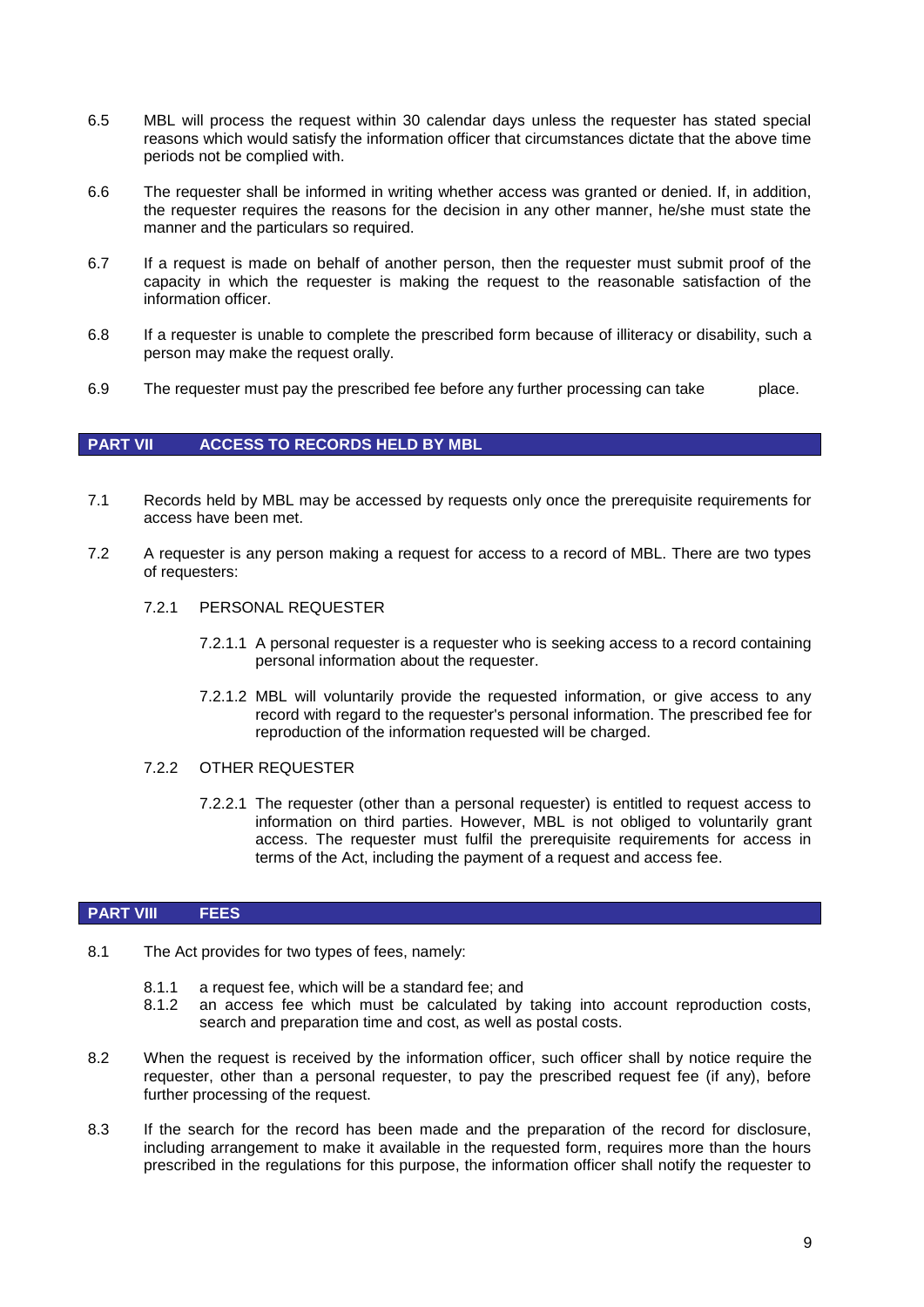pay as a deposit, the prescribed portion of the access fee which would be payable if the request is granted.

- 8.4 The information officer shall withhold a record until the requester has paid the fees as indicated in "Appendix 2".
- 8.5 A requester whose request for access to a record has been granted, must pay an access fee for reproduction and for search and preparation, and for any time reasonably required in excess of the prescribed hours to search for and prepare the record for disclosure including making arrangements to make it available in the request form.
- 8.6 If a deposit has been paid in respect of a request for access, which is refused, then the information officer must repay the deposit to the requester.

#### **PART IX DECISION**

- 9.1 MBL will, within 30 calendar days of receipt of the request, decide whether to grant or decline the request and give notice with reasons (if required) to that effect.
- 9.2 The 30 calendar day period with which MBL has to decide whether to grant or refuse the request, may be extended for a further period of not more than 30 calendar days if the request is for a large number of information, or the request requires a search for information held at another office of MBL, and the information cannot reasonably be obtained within the original 30 calendar day period. MBL will notify the requester in writing should an extension be sought.

#### **PART X INFORMATION AVAILABLE IN TERMS OF OTHER LEGISLATION**

10.1 Where applicable to MBL's operations, information is also available in terms of certain provisions of the statutes listed in "Appendix 3".

# **PART XI AVAILABILITY OF THE MANUAL**

11.1 The manual is made available in terms of Regulation Number R 187 of 15 February 2002.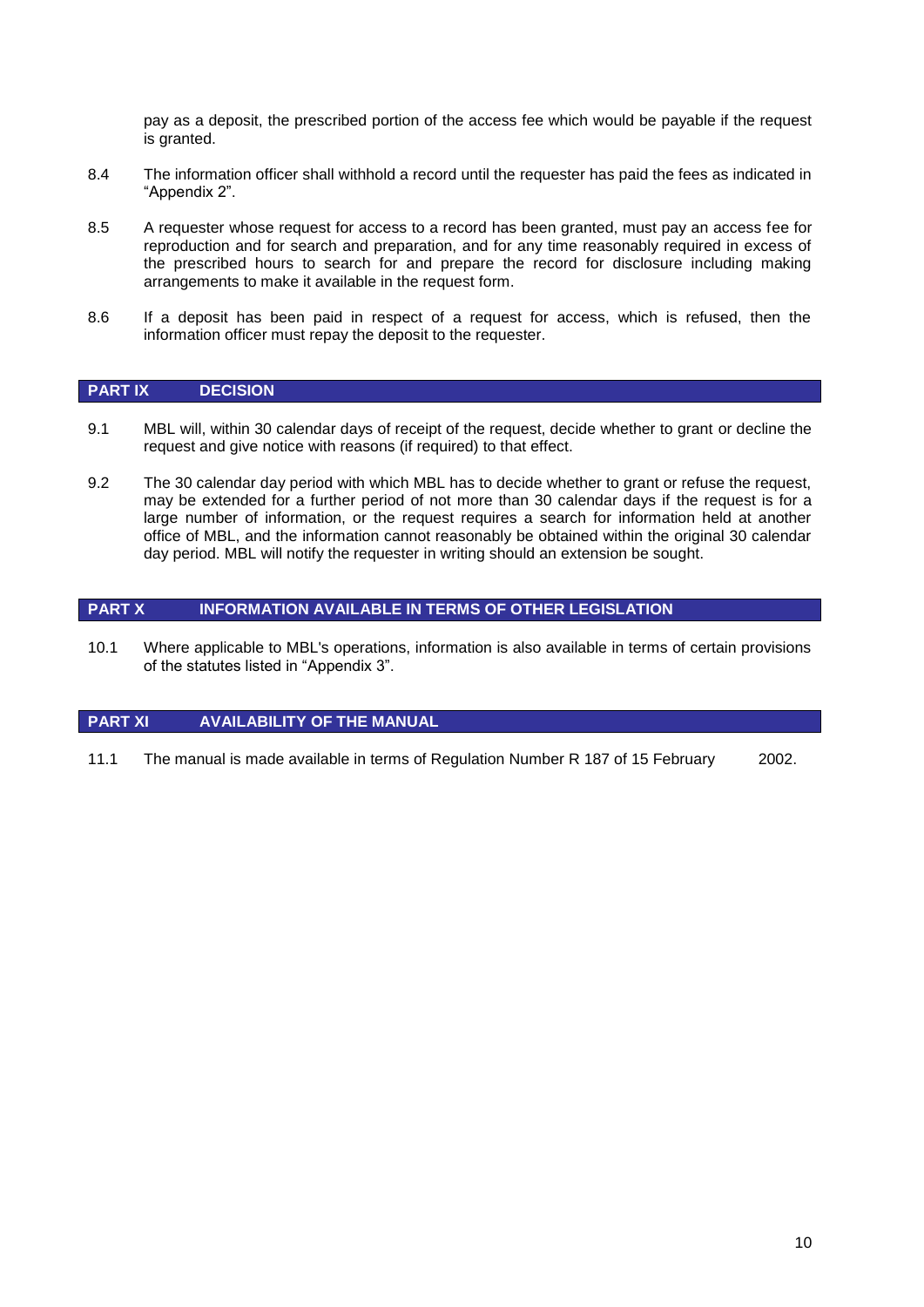### **APPENDIX 1**



#### **MERCANTILE BANK LIMITED**

(Reg. No. 1965/006706/06) ("MBL")

FORM A

# *REQUEST FOR ACCESS TO RECORDS OF MBL*

(Section 53(1) of the Promotion of Access to Information Act, No. 2 of 2000)

(Regulation 10)

#### **A. Particulars of MBL**

The Business Head:

#### **B. Particulars of the person requesting access to the record**

| (a) | The particulars of the person who requests access to the records must be recorded below.      |
|-----|-----------------------------------------------------------------------------------------------|
| (b) | Furnish an address and/or facsimile number in the Republic to which information must be sent. |
| (c) | Proof of the capacity in which the request is made, if applicable, must be attached.          |

| Full name and surname: |           |  |
|------------------------|-----------|--|
| Identity number:       |           |  |
| Postal address:        |           |  |
| Telephone number:      | Facsimile |  |
|                        | number:   |  |
| ________               |           |  |

E-mail address:

Capacity in which request is made, when made on behalf of another person:

# **C. Particulars of person on whose behalf request is made:**

*This section must be completed only if a request for information is made on behalf of another person*

#### Full name and surname:

Identity number: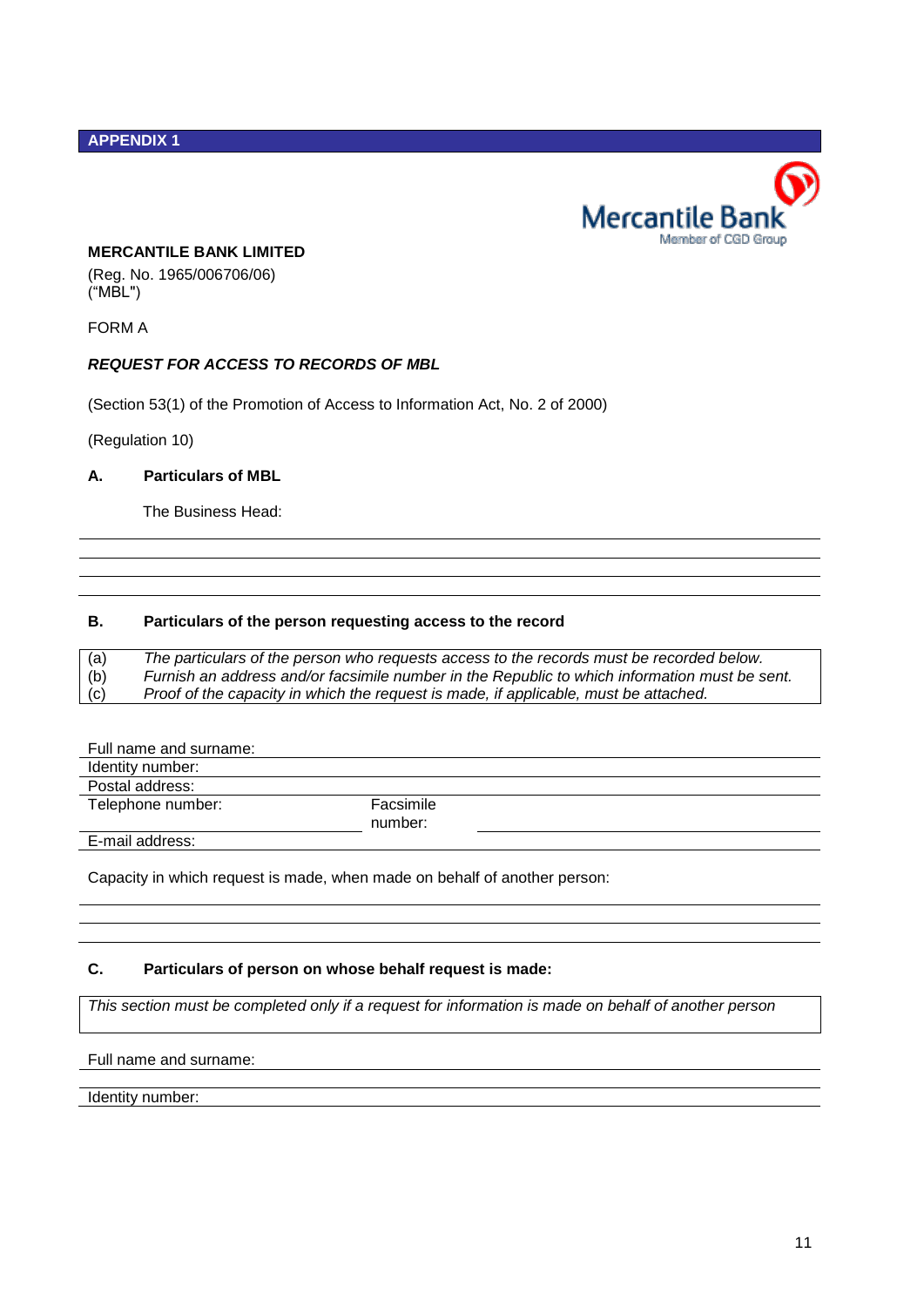# **D. Particulars of record:**

(a) *Provide full particulars of the record to which access is requested, including the reference number if that is known to you, to enable the record to be located.* (b) *If the provided space is inadequate please continue on a separate folio and attach it to this form. The requester must sign all the additional folios.*

1. Description of the record or relevant part of the record:

2. Reference number, if applicable:

3. Any further particulars of the record:

# **E. Fees:**

| (a) | A request for access to a record other than a record containing personal information about     |
|-----|------------------------------------------------------------------------------------------------|
|     | yourself, will be processed only after a request fee has been paid.                            |
| (b) | You will be notified of the amount of the request fee.                                         |
| (c) | The fee payable for access to a record depends on the form in which the access is required and |
|     | the reasonable time required to search for and prepare a record.                               |
| (d) | If you qualify for exemption of the payment of any fee, please state the reason therefore.     |

Reason for exemption of payment of the fee:

# **F. Form of access to the record:**

If you are prevented by a disability to read, view or listen to the record in the form of access provided for in 1 to 4 hereunder, state your disability and indicate in which form the record is required.

| Disability: | Form in which record is required: |
|-------------|-----------------------------------|
|             |                                   |
|             |                                   |

Mark the appropriate box with an "X" *NOTES:* (a) *Your indication as to the required form of access depends on the form in which the record is available.*

- (b) *Access in the form requested may be refused in certain circumstances. In such a case you will be informed if access will be granted in another form.*
- (c) *The fee payable for access to the record, if any, will be determined partly by the form in which access is requested.*

| $\mathbf{r}$<br><br>torm:<br>or printed<br>recoro<br>writter.<br>the<br>ın<br>ıs |                              |
|----------------------------------------------------------------------------------|------------------------------|
| record <sup>*</sup><br><b>∪ODV</b><br>ΩT                                         | record<br>Inspection<br>- OT |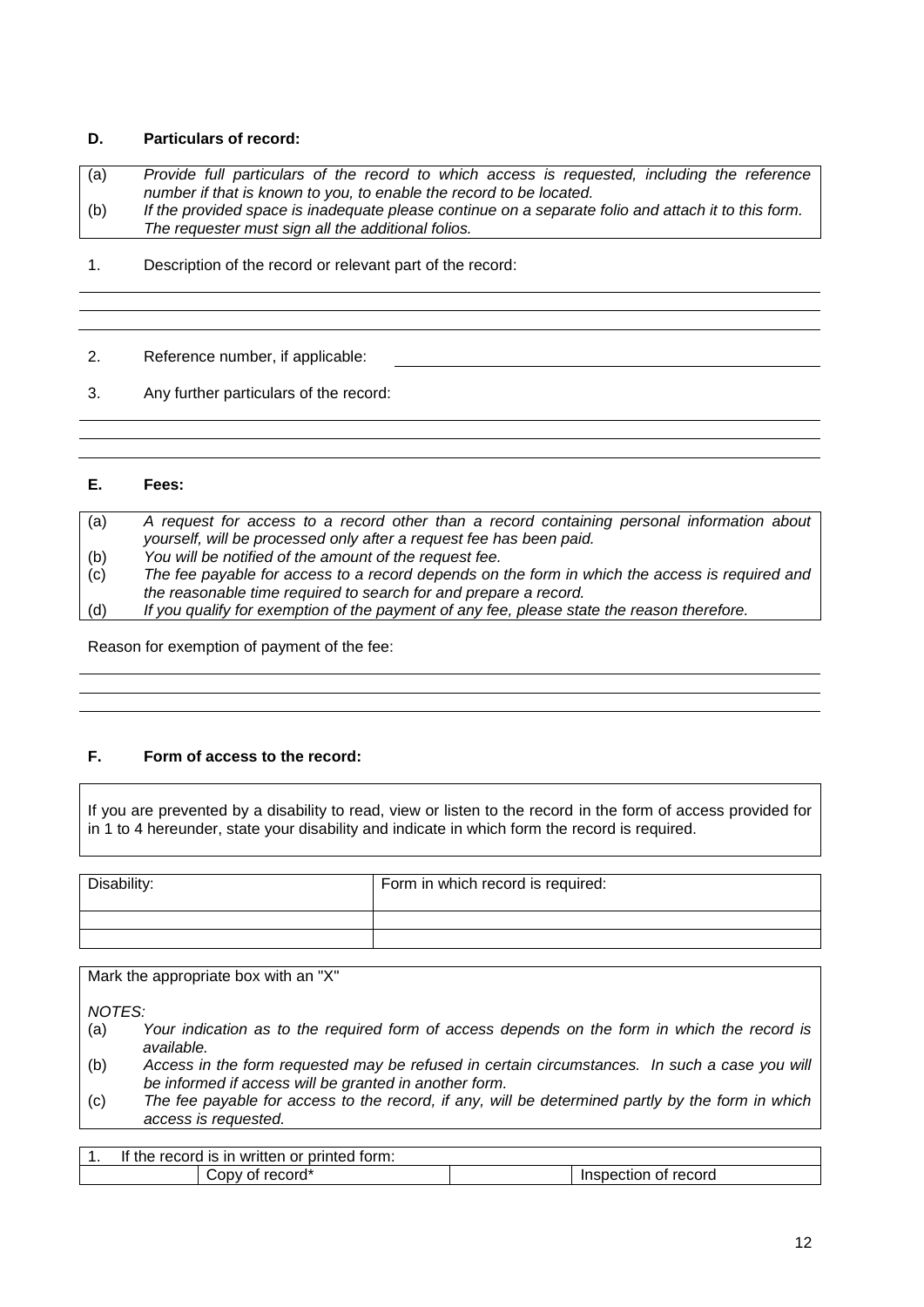| If the record consists of visual images:                                                        |     |         |     |                  |
|-------------------------------------------------------------------------------------------------|-----|---------|-----|------------------|
| (This includes photographs, slides, video recordings, computer generated images, sketches, etc) |     |         |     |                  |
| View                                                                                            | the | Copy of | the | Transcription of |
| images                                                                                          |     | images* |     | the images*      |
|                                                                                                 |     |         |     |                  |

|  | If the record consists of recorded words or information which can be reproduced in sound: |  |                                    |
|--|-------------------------------------------------------------------------------------------|--|------------------------------------|
|  | Listen to the soundtrack (audio                                                           |  | Transcription soundtrack* (written |
|  | cassette)                                                                                 |  | or printed document)               |

| 4. |                           | If the record is held on computer or in an electronic or machine readable form: |                                             |
|----|---------------------------|---------------------------------------------------------------------------------|---------------------------------------------|
|    | Printed copy of<br>record | Printed copy of                                                                 | Copy<br>in I                                |
|    |                           | information<br>derived from<br>the record*                                      | computer<br>readable form*<br>(stiffy<br>or |
|    |                           |                                                                                 | compact disc)                               |

\*If you requested a copy or transcription of a record (above), do you wish the copy or transcription to be posted to you? A postal fee is payable. YES | NO

# **G. Particulars of right to be exercised or protected:**

If the provided space is inadequate, please continue on a separate folio and attach it to this form. *The requester must sign all the additional folios.*

Indicate which right is to be exercised or protected:

Explain why the requested record is required for the exercising or protection of the aforementioned right:

# **H. Notice of decision regarding request for access:**

You will be notified in writing whether your request has been approved/denied. If you wish to be informed thereof in another manner, please specify the manner and provide the necessary particulars to enable compliance with your request.

How would you prefer to be informed of the decision regarding your request for access to the record?

**Signed** 

at this day of the control of the control of the control of the control of the control of the control of the co

SIGNATURE OF REQUESTER/PERSON ON WHOSE BEHALF REQUEST IS MADE

\_\_\_\_\_\_\_\_\_\_\_\_\_\_\_\_\_\_\_\_\_\_\_\_\_\_\_\_\_\_\_\_\_\_\_\_\_\_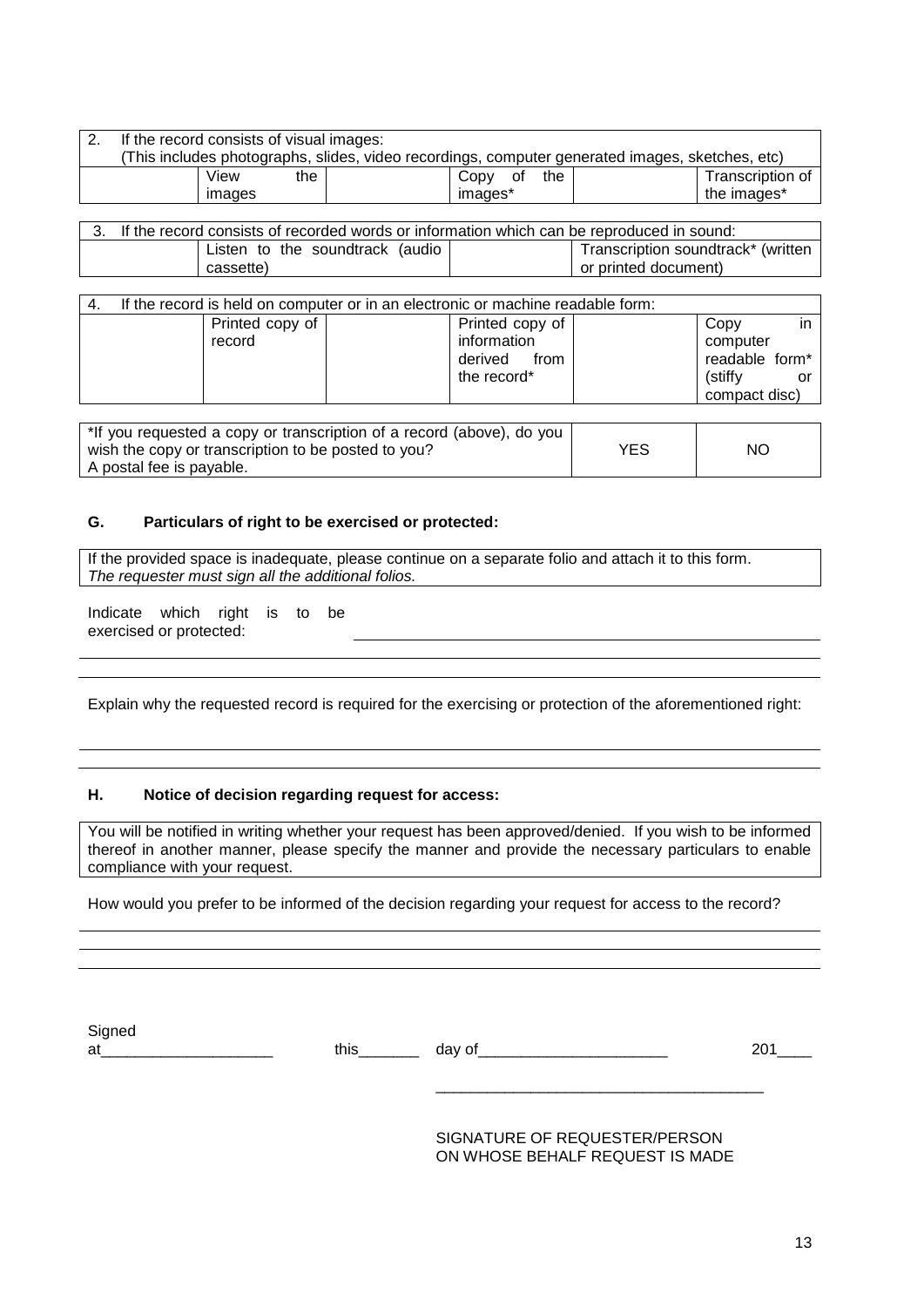#### **APPENDIX 2**

AN EXPLANATORY NOTE ON FEES TO BE CHARGED BY MBL WHEN GRANTING A REQUEST FOR ACCESS TO INFORMATION IN TERMS OF THE PROMOTION OF ACCESS TO INFORMATION ACT, 2000.

The fees chargeable by private bodies are contained in Part III of Annexure "A" of the Regulations. A copy of Part III is attached for your convenience. The present charges are as follows:

#### **1. Copies of a manual**

Should an individual require a copy of MBL's manual, a fee of R1,10 is chargeable for every photocopy of an A4 page or part thereof.

#### **2. Reproduction fees<sup>1</sup>**

Reproduction fees apply to obtaining copies or transcriptions of information that is automatically available from the private body. The fees are listed in paragraph 2 of Part III of Annexure "A" to the Regulations.

# **3. Access fees<sup>2</sup>**

Access fees are chargeable for copies or transcriptions of information requested under this Act. The fees are listed in paragraph 4 of Part III of Annexure "A" to the Regulations.

#### **4. Other fees**

- 4.1 A request fee<sup>3</sup> of R50,00 is payable by a requester who is seeking access to a record containing information which is not personal to the requester.
- 4.2 A search fee<sup>\*4</sup> may be charged at a rate of R30,00 per hour or part thereof for searching and preparing the record for disclosure provided such time was reasonably required for that purpose.
- 4.3 If the request is not limited to records containing information that is personal to the requester and if the business head of MBL is of the opinion that the time taken to give effect to the request will exceed six hours, the requester can be called upon to pay a deposit of not more than one third of an estimate of the access fee which will become payable\*\*<sup>5</sup>.
- 4.4 If a copy of a record is posted to a requester, the requester is obliged to pay the actual postage payable.

#### **FEES IN RESPECT OF PRIVATE BODIES**

- 1. The fee for a copy of the manual as contemplated in regulation 9(2)(c) is R1,10 for every photocopy of an A4 size page or part thereof.
- 2. The fees for reproduction referred to in regulation 11(1) are as follows:

<sup>-</sup>1 Section 52(3) and Regulation 1(1)

 $2$  Section 54(7) and Regulation 11(3)

Section 54(1) and Regulation 11(2)

<sup>4</sup> Annexure "A", Part III, Item 4(1)(f)

 $5**$  Section 54(2)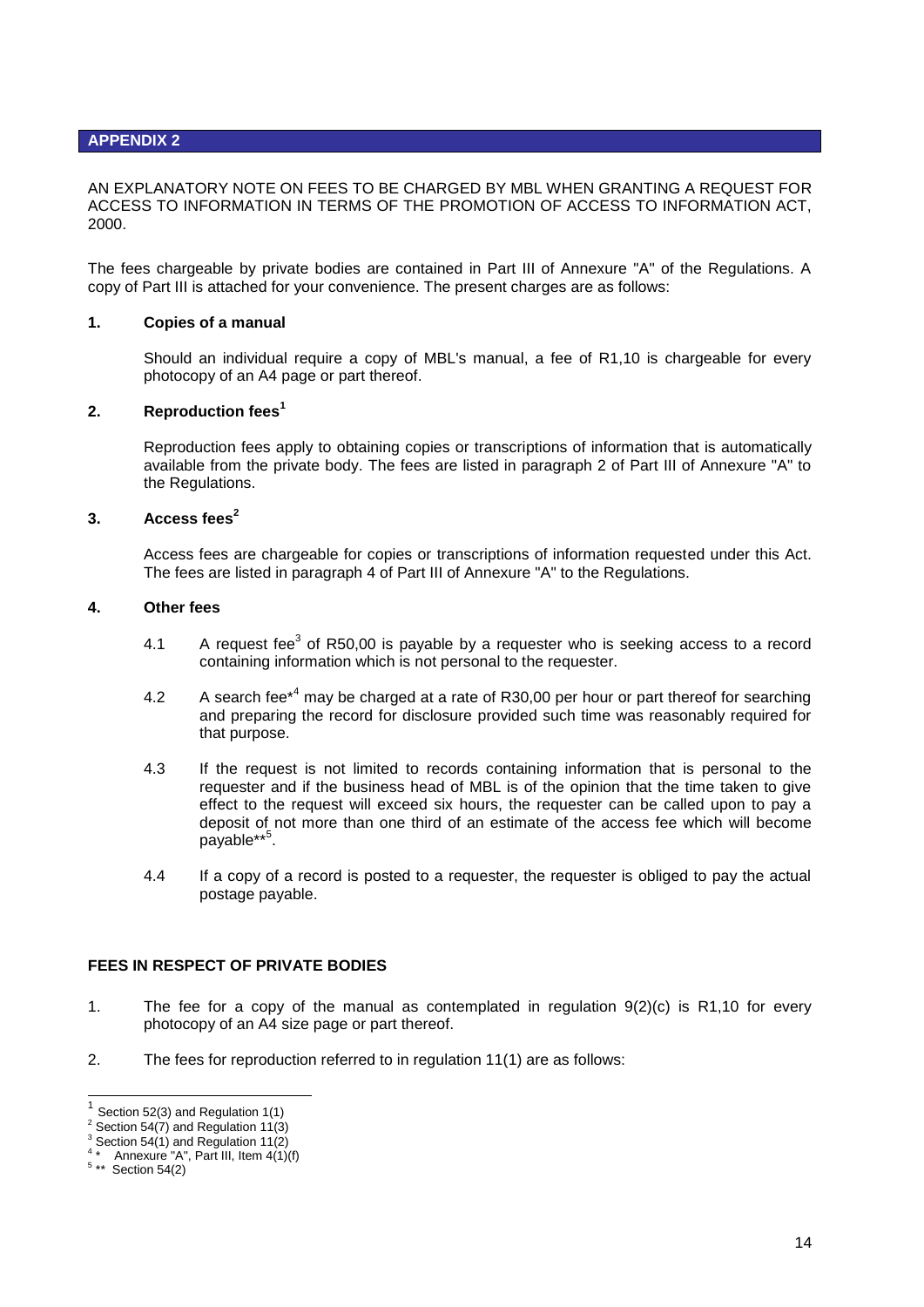|     |      |                                                                                    | R     |
|-----|------|------------------------------------------------------------------------------------|-------|
| (a) |      | For every photocopy of an A4 size page or part thereof                             | 1,10  |
| (b) |      | For every printed copy of an A4 size page or part thereof held on a computer or in |       |
|     |      | electronic or machine readable form                                                | 0,75  |
| (c) |      | For a copy in a computer readable form on:                                         |       |
|     | (i)  | Stiffy disc;                                                                       | 7.50  |
|     | (ii) | Compact disc.                                                                      | 70,00 |
| (d) | (i)  | For a transcription of visual images, for an A4 size page or part thereof;         | 40,00 |
|     | (ii) | For a copy of visual images.                                                       | 60,00 |
| (e) |      | For a transcription of an audio record, for an A4 size page or part thereof;       | 20,00 |
|     | (ii) | For a copy of an audio record.                                                     | 30,00 |
|     |      |                                                                                    |       |

- 3. The request fee payable by a requester, other than a personal requester, referred to in regulation 11(2) is R50,00.
- 4. The access fees payable by a requester referred to in regulation 11(3) are as follows:

|           |                                                                                                                                                      | R     |
|-----------|------------------------------------------------------------------------------------------------------------------------------------------------------|-------|
| 1. (a)    | For every photocopy of an A4 size page or part thereof.                                                                                              | 1,10  |
| (b)       | For every printed copy of an A4 size page or part thereof held on a computer or in                                                                   |       |
|           | electronic or machine readable form.                                                                                                                 | 0.75  |
|           | (c) For a copy in a computer readable form on:                                                                                                       |       |
|           | Stiffy disc;<br>$\left( i\right)$                                                                                                                    | 7.50  |
|           | (ii)<br>Compact disc.                                                                                                                                | 70,00 |
| $(d)$ (i) | For a transcription of visual images, for an A4 size page or part thereof;                                                                           | 40.00 |
|           | (ii)<br>For a copy of visual images.                                                                                                                 | 60,00 |
| (e)       | For a transcription of an audio record, for an A4 size page or part thereof;<br>(i)                                                                  | 20,00 |
|           | (ii)<br>For a copy of an audio record.                                                                                                               | 30,00 |
| (f)       | To search for and prepare the record for disclosure, R30,00 for each hour or part of an<br>hour reasonably required for such search and preparation. |       |
|           |                                                                                                                                                      |       |

- 2. For purposes of section 54(2) of the Act, the following applies:
	- (a) Six hours as the hours to be exceeded before a deposit is payable; and (b) one third of the access fee is payable as a deposit by the requester.
	- one third of the access fee is payable as a deposit by the requester.
- 3. The actual postage is payable when a copy of a record must be posted to a requester.